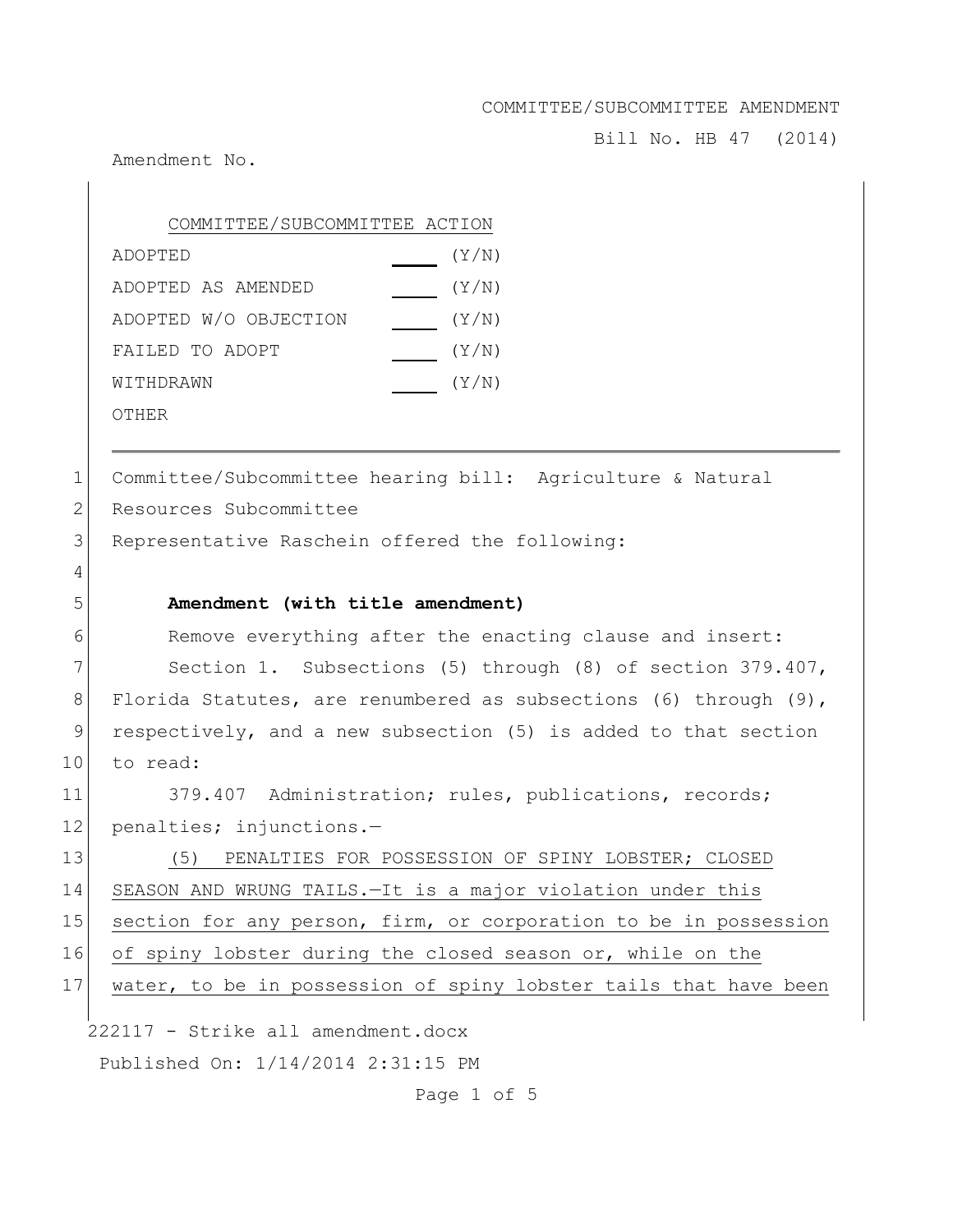Bill No. HB 47 (2014)

Amendment No.

| 18 | wrung or separated from the body, unless such possession is      |
|----|------------------------------------------------------------------|
| 19 | allowed by commission rule. Any person, firm, or corporation     |
| 20 | that violates this subsection is subject to penalties as         |
| 21 | follows:                                                         |
| 22 | (a) A first violation is a misdemeanor of the second             |
| 23 | degree, punishable as provided in s. 775.082 or s. 775.083. If   |
| 24 | the violation involves 25 or more lobster, the violation is a    |
| 25 | misdemeanor of the first degree, punishable as provided in s.    |
| 26 | 775.082 or s. 775.083.                                           |
| 27 | (b) A second violation is a misdemeanor of the first             |
| 28 | degree, punishable as provided in s. 775.082 or s. 775.083, and  |
| 29 | such person is subject to a suspension of all license privileges |
| 30 | under this chapter for a period not to exceed 90 days.           |
| 31 | (c) A third violation is a misdemeanor of the first              |
| 32 | degree, punishable as provided in s. 775.082 or s. 775.083, with |
| 33 | a mandatory minimum term of imprisonment of 6 months, and such   |
| 34 | person may be assessed a civil penalty of up to \$2,500 and is   |
| 35 | subject to a suspension of all license privileges under this     |
| 36 | chapter for a period not to exceed 6 months.                     |
| 37 | (d) A third violation within 1 year after a second               |
| 38 | violation is a felony of the third degree, punishable as         |
| 39 | provided in s. 775.082 or s. 775.083, with a mandatory minimum   |
| 40 | term of imprisonment of 1 year, and such person shall be         |
| 41 | assessed a civil penalty of \$5,000 and all license privileges   |
| 42 | under this chapter shall be permanently revoked.                 |

222117 - Strike all amendment.docx Published On: 1/14/2014 2:31:15 PM

Page 2 of 5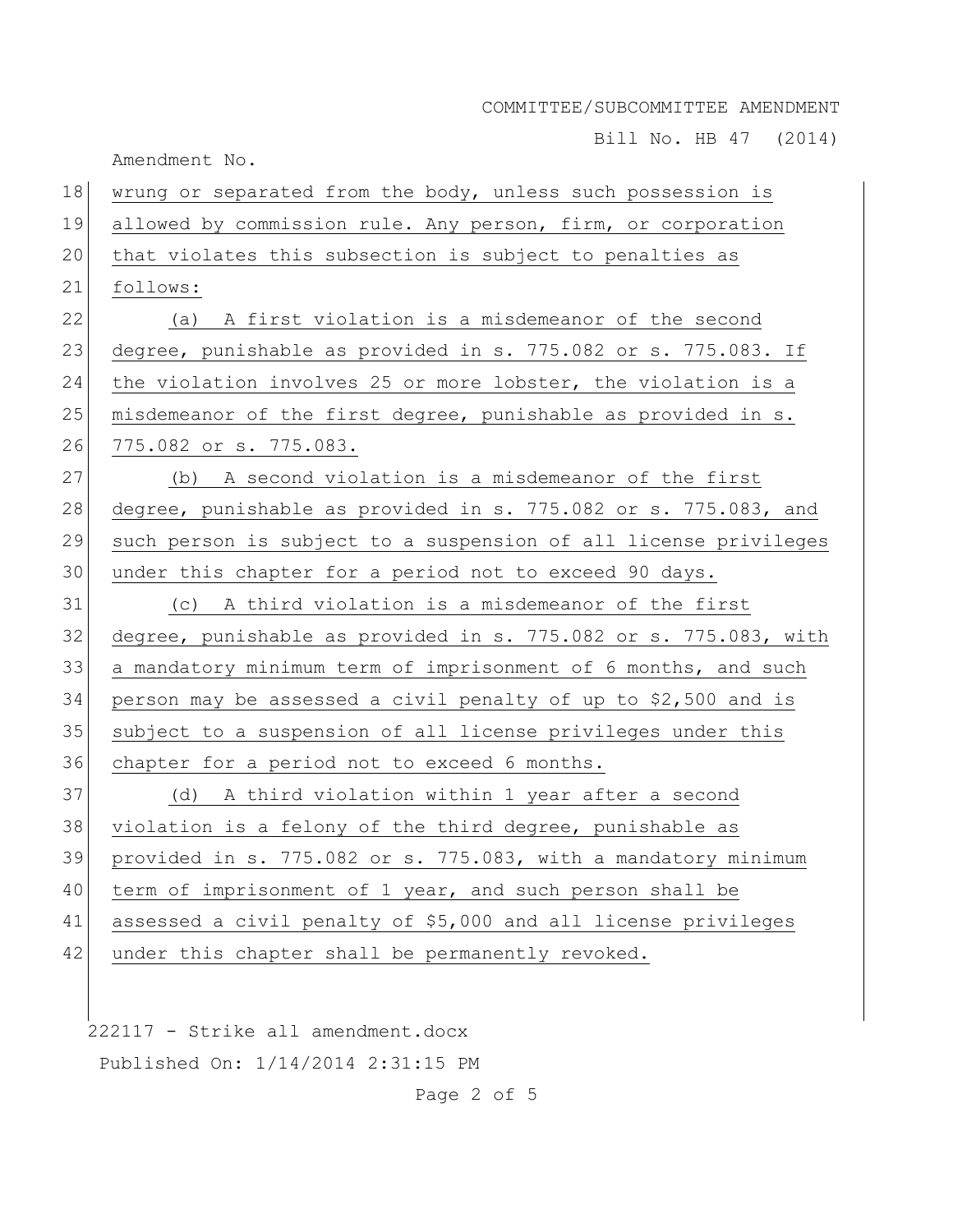Bill No. HB 47 (2014)

Amendment No.

| 43 | (e) A fourth or subsequent violation is a felony of the          |
|----|------------------------------------------------------------------|
| 44 | third degree, punishable as provided in s. 775.082 or s.         |
| 45 | 775.083, with a mandatory minimum term of imprisonment of 1      |
| 46 | year, and such person shall be assessed a civil penalty of       |
| 47 | \$5,000 and all license privileges under this chapter shall be   |
| 48 | permanently revoked.                                             |
| 49 | Section 2. Paragraph (a) of subsection (2) of section            |
| 50 | 379.401, Florida Statutes, is amended to read:                   |
| 51 | 379.401 Penalties and violations; civil penalties for            |
| 52 | noncriminal infractions; criminal penalties; suspension and      |
| 53 | forfeiture of licenses and permits.-                             |
| 54 | (2) (a) LEVEL TWO VIOLATIONS. - A person commits a Level Two     |
| 55 | violation if he or she violates any of the following provisions: |
| 56 | Rules or orders of the commission relating to seasons<br>1.      |
| 57 | or time periods for the taking of wildlife, freshwater fish, or  |
| 58 | saltwater fish.                                                  |
| 59 | 2. Rules or orders of the commission establishing bag,           |
| 60 | possession, or size limits or restricting methods of taking      |
| 61 | wildlife, freshwater fish, or saltwater fish.                    |
| 62 | 3. Rules or orders of the commission prohibiting access or       |
| 63 | otherwise relating to access to wildlife management areas or     |
| 64 | other areas managed by the commission.                           |
| 65 | Rules or orders of the commission relating to the<br>4.          |
| 66 | feeding of wildlife, freshwater fish, or saltwater fish.         |
| 67 | 5.<br>Rules or orders of the commission relating to landing      |
| 68 | requirements for freshwater fish or saltwater fish.              |
|    | 222117 - Strike all amendment.docx                               |
|    | Published On: 1/14/2014 2:31:15 PM                               |
|    | Page 3 of 5                                                      |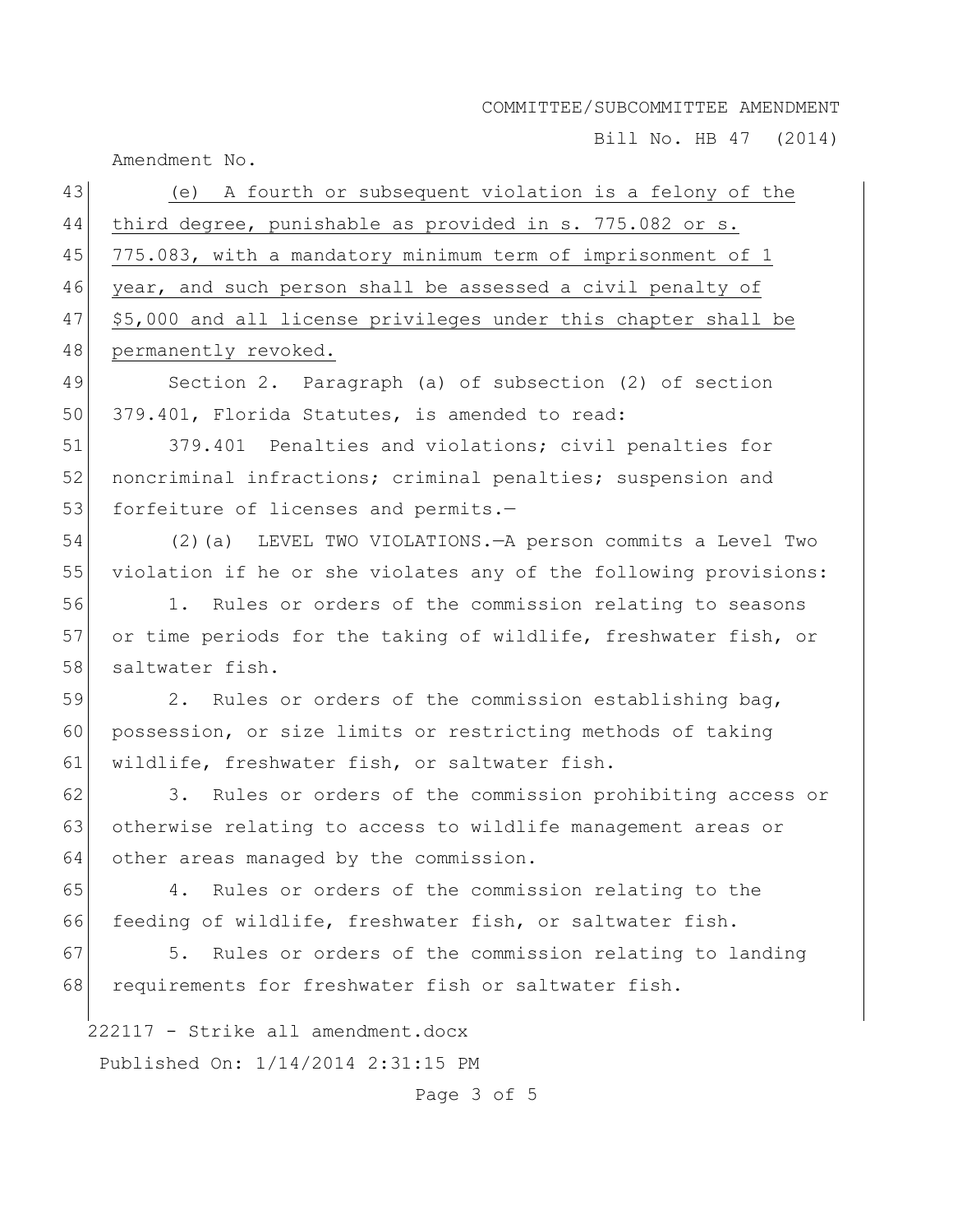Bill No. HB 47 (2014)

Amendment No.

222117 - Strike all amendment.docx Published On: 1/14/2014 2:31:15 PM 69 6. Rules or orders of the commission relating to 70 restricted hunting areas, critical wildlife areas, or bird 71 sanctuaries. 72 7. Rules or orders of the commission relating to tagging 73 requirements for wildlife and fur-bearing animals. 74 8. Rules or orders of the commission relating to the use 75 of dogs for the taking of wildlife. 76 9. Rules or orders of the commission which are not 77 otherwise classified. 78 10. Rules or orders of the commission prohibiting the 79 unlawful use of finfish traps. 80 11. All prohibitions in this chapter which are not 81 otherwise classified. 82 12. Section 379.33, prohibiting the violation of or 83 noncompliance with commission rules. 84 13. Section 379.407(7)  $379.407(6)$ , prohibiting the sale, 85 purchase, harvest, or attempted harvest of any saltwater product 86 with intent to sell. 87 14. Section 379.2421, prohibiting the obstruction of 88 waterways with net gear. 89 15. Section 379.413, prohibiting the unlawful taking of 90 bonefish. 91 16. Section  $379.365(2)$  (a) and (b), prohibiting the 92 possession or use of stone crab traps without trap tags and 93 theft of trap contents or gear.

Page 4 of 5